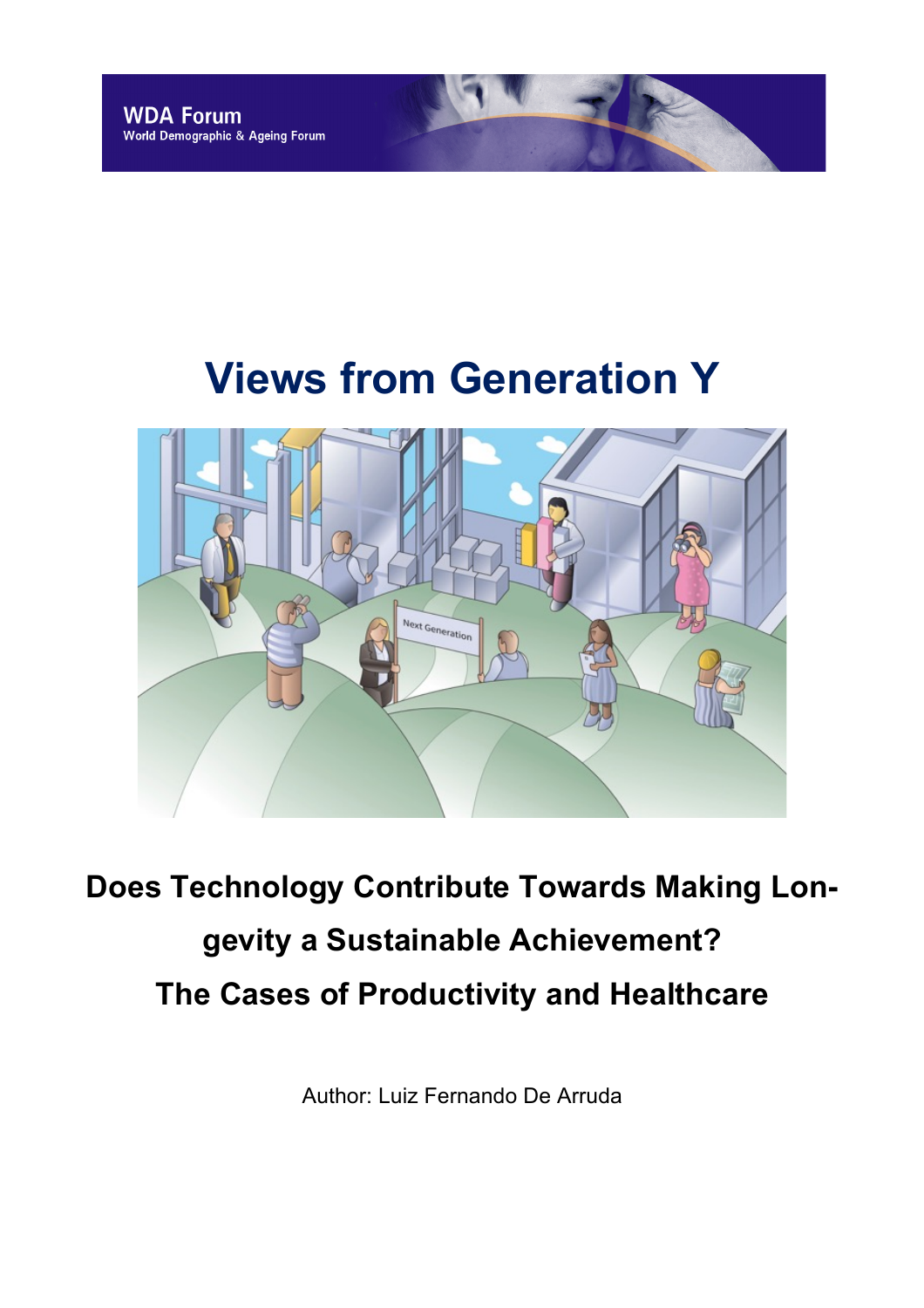## **Does Technology Contribute Towards Making Longevity a Sustainable Achievement? The Cases of Productivity and Healthcare**

#### **1. Introduction**

In the pre-modern world, life expectancy around the globe is estimated to have been 30 years (Roser, 2019). In the 1800s, a series of technological developments emerged that forever changed the prospects of the human species. Toilets and other advancements in sanitation saved millions of lives, synthetic fertilizers drastically reduced the dangers of malnutrition, and vaccines saved humanity from horrible plagues. In less than 200 years – a negligible amount of time in evolutionary terms – humanity managed to overcome most serious threats from the premodern world and today benefits from a life expectancy greater than 70 years (United Nations, 2015). Ironically, despite the tremendous benefits brought by innovation, one of the most pressing concerns now faced by humanity arises precisely from the advancements of longevity.

Longevity, paired with a decline in birth rates, is causing the composition of the world population to rapidly change. In fact, the portion of the population aged 65 and over is increasing more rapidly than any other age group (United Nations, 2019). In this paper, I define two problems that arise from this demographic trend: *insufficient productivity* and *unsustainable healthcare*. My goal is to define the most important ways in which technology can help humanity overcome these two problems and make longevity more sustainable. Following this introduction, section 2 briefly covers the topic of productivity, section 3 extensively covers the topic of healthcare, and section 4 concludes the paper.

#### **2. Productivity**

In order to understand the economic problem that arises with strides in longevity, it is important to analyze the data in per capita terms. Considering the observed trends in the composition of the world population, if all else remains unchanged, theory predicts that the economic output per capita in terms of GDP will decline. This result follows from the fact that the share of the population represented by active workers and infants is declining while the share of the population represented by the elderly is rising. Japan is

a country that fits this description particularly well, as displayed in Figure 1.



*Figure 1: Expected Population Composition and Development in Japan by Age (in millions). From the National Institute of Population and Social Security Research (*国立社会 保障・人口問題研究所*) 2017.*

Assuming that the active working population is responsible for generating the most economic output, it follows that output per capita must decline. Fortunately, this model relies on the unlikely assumption of *ceteris paribus*: it assumes that everything else in our society will remain unchanged, including our work culture, how society is organized, and technological developments.

The solution to the productivity problem can take many forms. A good example is the current change in the work culture, as governments across the world are raising the legal retirement age. Among the EU Member States, the retirement age is 65 years on average. Spain, Germany and France are expected to soon raise the retirement age to 67, while in Britain and Ireland the goal is age 68 (Finnish Centre for Pensions, 2019). However, the most promising solution to the productivity problem is technological innovation. Similar to raising the retirement age, technology can enable the ageing workforce to continue to complete high-valued-added tasks later in life. Many technologies support the ageing workforce, including digital collaboration tools that facilitate working from home, advancements in healthcare that promote prolonged uncompromised vision and hearing, medical developments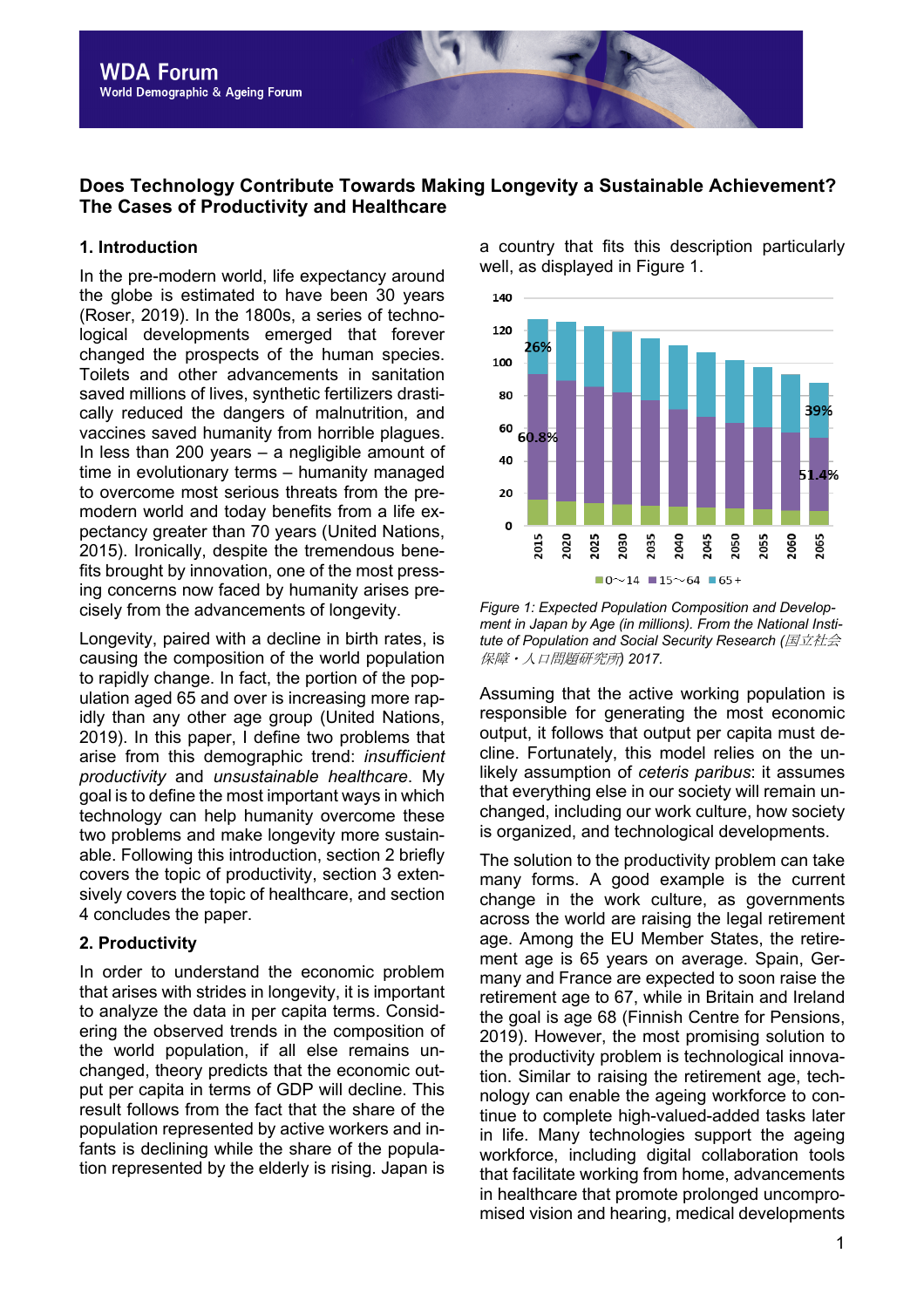that improve morale and general healthy living, and self-driving cars that facilitate mobility.

In addition to enabling older adults to work for longer, technology primarily increases productivity by introducing new production methods and management techniques that increase the efficiency of the workforce. Innovations in artificial intelligence (AI), 3D printing, Internet of Things (IoTs), blockchain, biotechnology, and industrial robots have drastically increased the output of the private sector and will continue to revolutionize how businesses operate. In fact, in their recent paper "Secular Stagnation? The Effect of Aging on Economic Growth in the Age of Automation," Dr. Acemoglu and Dr. Restrepo (2017) showed that not only is there no evidence that an ageing population leads to lower productivity per capita, but that the opposite relationship may be true. They suggest that an ageing workforce may lead to more rapid adoption of automation technologies, which ultimately explains the higher levels of productivity observed in countries where this demographic trend is more pronounced.

#### **3. Healthcare**

In an influential paper published in the journal of *Health Services Research*, Dr. Alemayehu and Dr. Warner (2004) analyzed healthcare costs in the United States and found that nearly half of an individual's healthcare costs are incurred during his or her senior years. They found that for people who live past the age of 85, more than onethird of their lifetime healthcare expenditures accrue in those remaining years of life. The distribution of lifetime healthcare costs, paired with the evident population ageing trend, creates serious sustainability problems. How can governments make sure that the elderly population has access to the resources that it needs, without compromising public spending in other domains? How can societies make sure that the supply of healthcare can keep up with the rising demand, so that all those in need can have access to proper care?

As is the case with productivity, there are many potential solutions to the healthcare problem. In part, governments must foster a fair and competitive healthcare industry, incentivize the adoption of healthy habits by the population, and perfect the financing dynamic of healthcare systems. However, the most promising solution to the healthcare problem is once again technological development. Specifically, technology will help cut healthcare costs and improve the quality of care in three ways:

- *1. Prevention: Reducing the demand for care.*
- *2. Cure: Eradicating diseases.*
- *3. Care: Facilitating in-home care.*

*In the following sub-sections, I describe the reasoning behind each of the proposed methods and provide concrete examples of technologies that are contributing – or will contribute – to making healthcare a sustainable achievement in the face of longevity.*

## *3.1 Prevention*

The most straightforward method for reducing healthcare costs is to reduce the need for medical procedures. A technology taking one step towards this goal is *preventive disease wearables*. Wearable devices are already widely popular in the realm of physical activity, but they have also recently started to contribute to the field of medicine. These devices, which range from wrist bands to headsets, are used to monitor the user's health vitals, detect illnesses, collect biometric data, and even help with the patient's diagnosis. According to the Centers for Disease Control and Prevention (CDC), chronic diseases account for approximately 90% of the \$3.5 trillion USD annual healthcare costs in the United States (Buttorff et al., 2019). The use of preventive disease wearables makes it easier for doctors to determine the patient's symptoms, reach a diagnosis, and steer at-risk patients towards lifestyle habits that could prevent the emergence of chronic diseases.

Another technology that has the potential to revolutionize preventive care is *genomics.* Genomics is the field concerned with the structure, function, and mapping of genomes. Historically, DNA testing has been a technology unfamiliar to the general population, exclusive to laboratories and scientific research. However, it has recently become a widely commercialized procedure. The company Ancestry.com, a pioneer in the industry of ancestry and relationship DNA testing, had an estimated market value of \$3 billion USD in 2017 and is reported to have sold over 15 million DNA kits to customers (Porter and Sherman, 2017).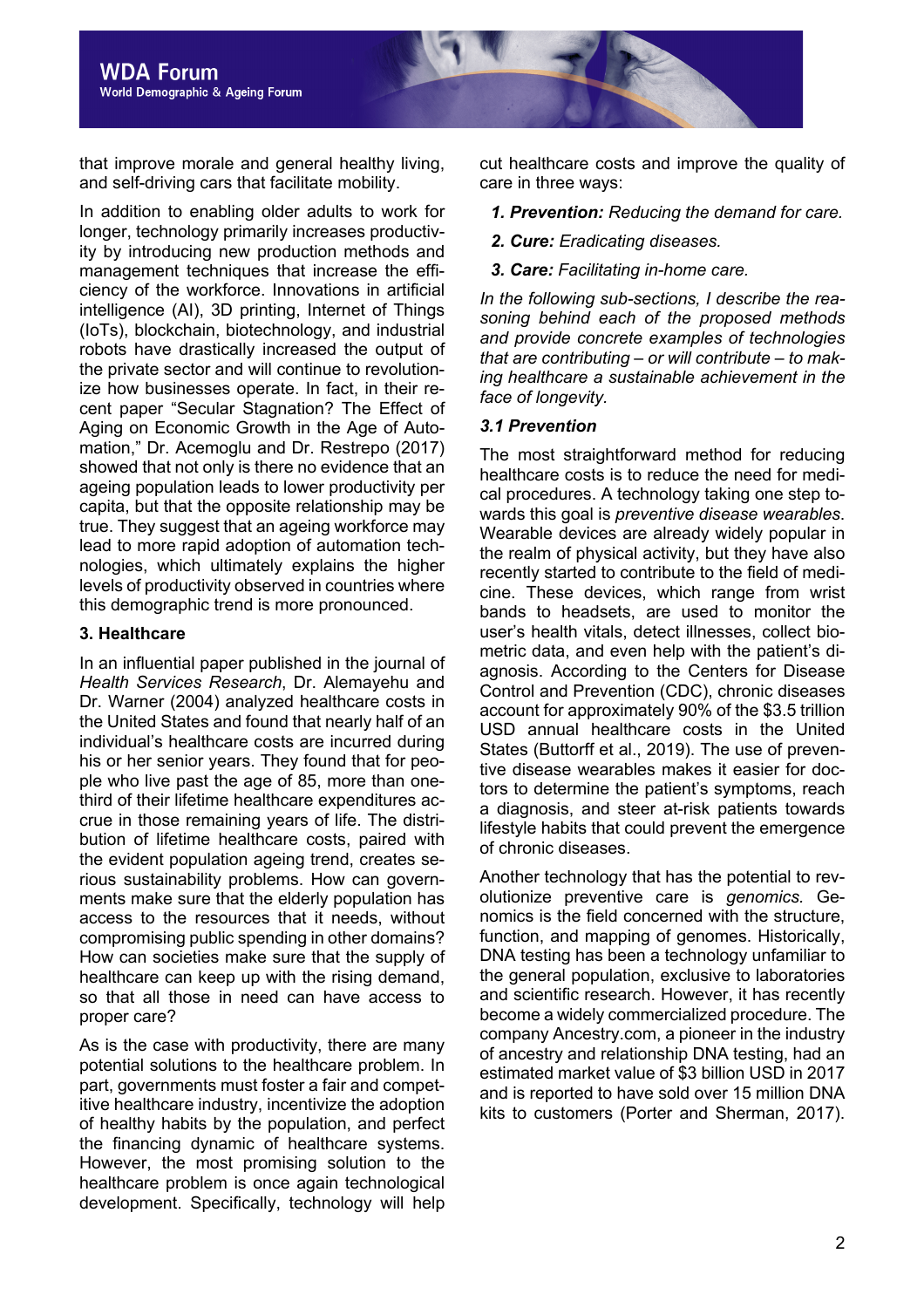

Most importantly, the application of genomics targeted at preventive care is gaining popularity and becoming accessible to the wider public.



*Figure 2: Genomics Market Size in the U.S. by Usage Category (in million USD). From Global Markets Insights. "U.S. DTC Genetic Testing Market Size." Published September 2019.*

Figure 2 shows the current and expected market size for different DNA testing categories. Predictive testing is expected to have the highest compound annual growth rate among the groups, approximately 20% in the period 2018 to 2025 (Global Markets Insight Research, 2019). Genomics allow patients to acquire a complete understanding of their genetic composition, including genetic risk factors (e.g. genetic predispositions), and allow caretakers to respond with preventive measures years before any related illness emerges.

#### *3.2 Cure*

In addition to prevention, technology can help make healthcare more sustainable by eradicating costly diseases. The *variola* virus, the cause of *smallpox* disease, plagued humanity for nearly 12,000 years and is believed to have been responsible for approximately 300,000,000 deaths (Flight, 2011). In May of 1980, the World Health Organization (WHO) certified the eradication of smallpox – the first disease to have been deliberately eradicated by humans. Although vaccines are one of the most important discoveries in medicine, humanity is on the brink of a medical innovation that may be the most impactful to date. I am referring to *gene editing*, the practice

of inserting, deleting, and replacing DNA, ultimately modifying the genome of a living organism.

Gene editing has a wide range of possible applications, from the most realistic and near-term (e.g. pest control) to the most far-fetched and futuristic (e.g. reviving extinct animals and designing babies). Most gene editing is currently done through a technology called Clustered Regularly Interspaced Short Palindromic Repeats (CRISPR). A simple and yet useful analogy to how the technology works is a *molecular scissor*: doctors cut out two strands of DNA at a particular location of the genome so that bits of DNA can be added or removed.

To illustrate the power of CRISPR, one can consider the case of malaria, a disease that kills half a million people every year throughout sub-Saharan Africa. Scientists from Imperial College London successfully completed an experiment in which they implanted a deadly gene in Anopheles mosquitos – the transmitters of malaria – that kills only female mosquitoes but that is passed on by both males and females from generation to generation. The experiment resulted in the complete extermination of the Anopheles mosquitos from the sample in as few as 7 generations (Kyrou et al., 2018). One can reasonably expect that the experiment will soon be applied to exterminate malaria as well as many other zoonotic diseases.

Although the application of gene editing in malaria control is promising, it is only the starting point when it comes to where gene editing could be taking humanity. The technology is still in its infancy and extensive research must be completed before scientists can unlock the full potential of CRISPR. Nonetheless, as a concept, gene editing has the potential to eradicate every genetic disease from existence, ultimately increasing the well-being of humans and alleviating healthcare expenditures.

#### *3.3 Care*

In sections 3.1 and 3.2 I described how technology will have an impact on healthcare as a whole, via the prevention and cure of diseases. In this section I describe how technology can aid in caring for the elderly.

Technology primarily plays a role in elderly care by enabling in-home care, as opposed to in-hospital care. A recent study published in the *Journal of General Internal Medicine* showed that in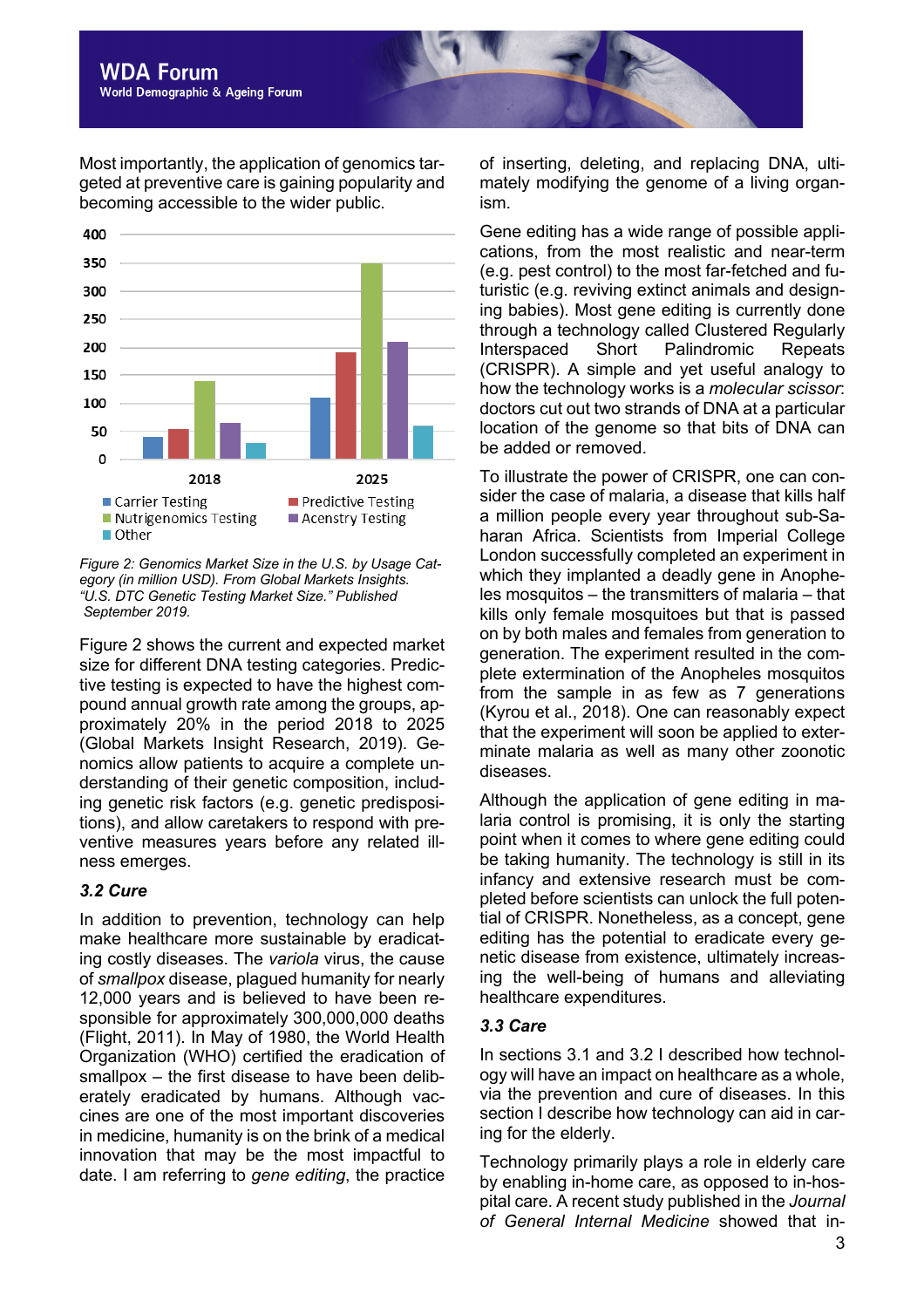home healthcare leads to a more than 50% reduction in costs relative to in-hospital care (Levine et al., 2018). Unlike hospitals patients, athome patients do not need 24/7 labor available and do not induce expenses for occupying the hospital room, both of which are primary in-hospital costs. In addition, because of its convenience, in-home care is also preferred by most patients. It is evident that the adoption of in-home care would be advantageous to both the financing of the healthcare system and to the well-being of patients. Therefore, the question that follows is: how is technology enabling in-home care?

While in the past in-home care was rarely an option, today portable health monitoring devices and improved communication systems (e.g. telehealth) have made in-home care a reality. Remote monitoring sensors feed real-time patient data to doctors and nurses, warning caretakers when any risk indication emerges. Tele-health apps allow patients to video conference with doctors on demand, obtain prescriptions via the application, and schedule appointments. AI robots, as the ElliQ system displayed in Figure 3, paired with the Internet of Things (e.g. home appliances integrated to the virtual system), can assist the elderly in executing routine tasks and promote a more engaged and happier life.



*Figure 1: ElliQ. AI-Driven Robot Developed by Intuition Robotics. Targeted at Elderly Care.*

Finally, with the ageing world population, the market for age-tech – technology targeted at the population aged over 65 years – will continue to grow. As the market grows and becomes more lucrative, it attracts the private sector and triggers more innovation. In the future, we can expect age-tech to play a central role in elderly care and to continue facilitating in-home treatments, both improving the quality of life for the elderly and reducing the costs of care.

#### **4. Conclusion**

In this brief paper, I identified two problems that arise from the advancements in human longevity: *insufficient productivity* and *unsustainable healthcare*. In respect to productivity, I proposed that technological advancements enabling work to continue in later life and increasing industrial output will more than offset the decline in GDP per capita predicted by longevity and low birthrates. With respect to healthcare, I proposed that wearable devices, AI, tele-health, genomics, and gene editing, among other technologies, will revolutionize healthcare in respect to prevention, cure, and care, ultimately making healthcare more sustainable. Finally, it is important to note that both the problem of *insufficient productivity*  and *unsustainable healthcare* will not be resolved by any individual solution proposed in this paper, but instead by the joint influence of technological developments and structural change in our society, among other factors.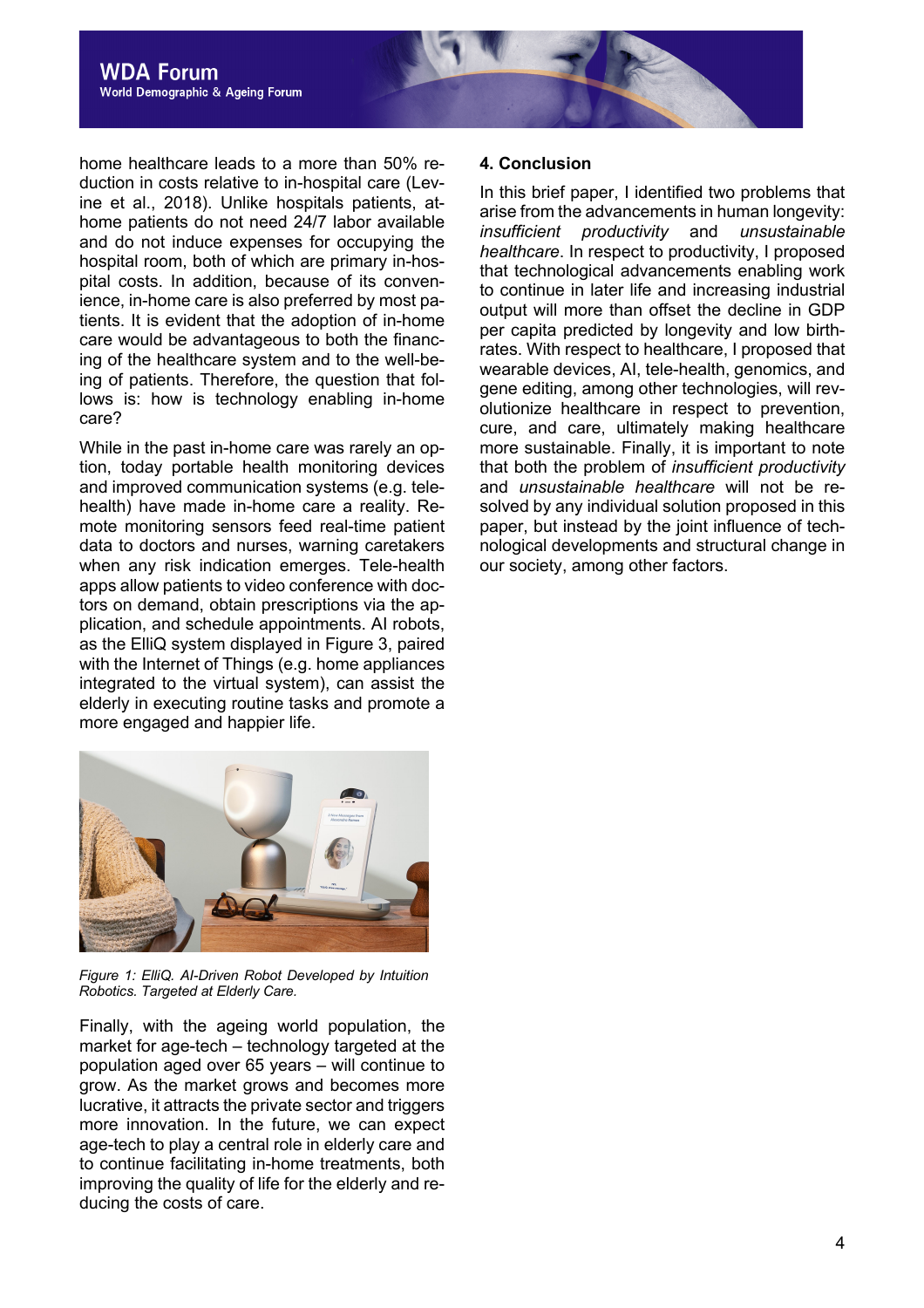## **Key References**

- Acemoglu, D., Restrepo, P. (2017). Secular Stagnation? The Effect of Aging on Economic Growth in the Age of Automation. MIT Department of Economics Working Paper No. 17-02. doi: 10.2139/ssrn.2899142
- Alemayehu, B., Warner, K.E. (2004). The Lifetime Distribution of Healthcare Costs. Health Services Research 39(3): 627–642. doi: 10.1111/j.1475- 6773.2004.00248.x
- Buttorff, C., Ruder, T., Bauman, M. (2017). Multiple Chronic Conditions in the United States. Rand Corp. Retrieved from: https://www.rand.org/content/dam/rand/p ubs/tools/TL200/TL221/RAND\_TL221.p df
- Flight, C. (2011). Smallpox: Eradicating the Scourge. BBC. Retrieved from: https://www.bbc.co.uk/history/british/emp ire\_seapower/smallpox\_01.shtml
- Finnish Centre for Pensions (2019). Retirement Ages in Different Countries. Retrieved from: https://www.etk.fi/en/the-pensionsystem/internationalcomparison/retirement-ages/
- Global Markets Insight Research (2019). DTC Genetic Testing Market Size. Retrieved from: https://www.reuters.com/brandfeatures/v enture-capital/article?id=137928
- Levine, D.M., Ouchi, K., Blanchfield, B. et al. (2018). Hospital-Level Care at Home for Acutely Ill Adults: A Pilot Randomized Controlled Trial. Journal of General Internal Medicine 33: 729–736. doi: 10.1007/s11606-018-4307-z
- Roser, M. (2019). Life Expectancy. Our World in Data. Retrieved from: https://ourworldindata.org/lifeexpectancy
- National Institute of Population and Social Security Research (2017). Population Projections for Japan (2017): 2016 to 2065. Retrieved from: https://fpcj.jp/wp/wpcontent/uploads/201 7/04/1db9de3ea4ade06c3023d3ba54dd 980f.pdf

Porter, K., Sherman, A. (2017). Ancestry.com Is Close to Hiring Banks for 2017 IPO. Bloomberg.com. Retrieved October 28, 2019 from: https://www.bloomberg.com/news/article s/2017-07-19/ancestry-com-is-said-tobe-close-to-hiring-banks-for-2017-ipo

- United Nations, Department of Economic and Social Affairs, Population Division (2019). World Population Prospects 2019. Retrieved from: https://population.un.org/wpp/Publication s/Files/WPP2019\_Highlights.pdf
- United Nations, Department of Economic and Social Affairs, Population Division (2015). World Population Ageing Report. Retrieved from: www.un.org/en/development/desa/popul ation/publications/pdf/ageing/WPA2015 Report.pdf